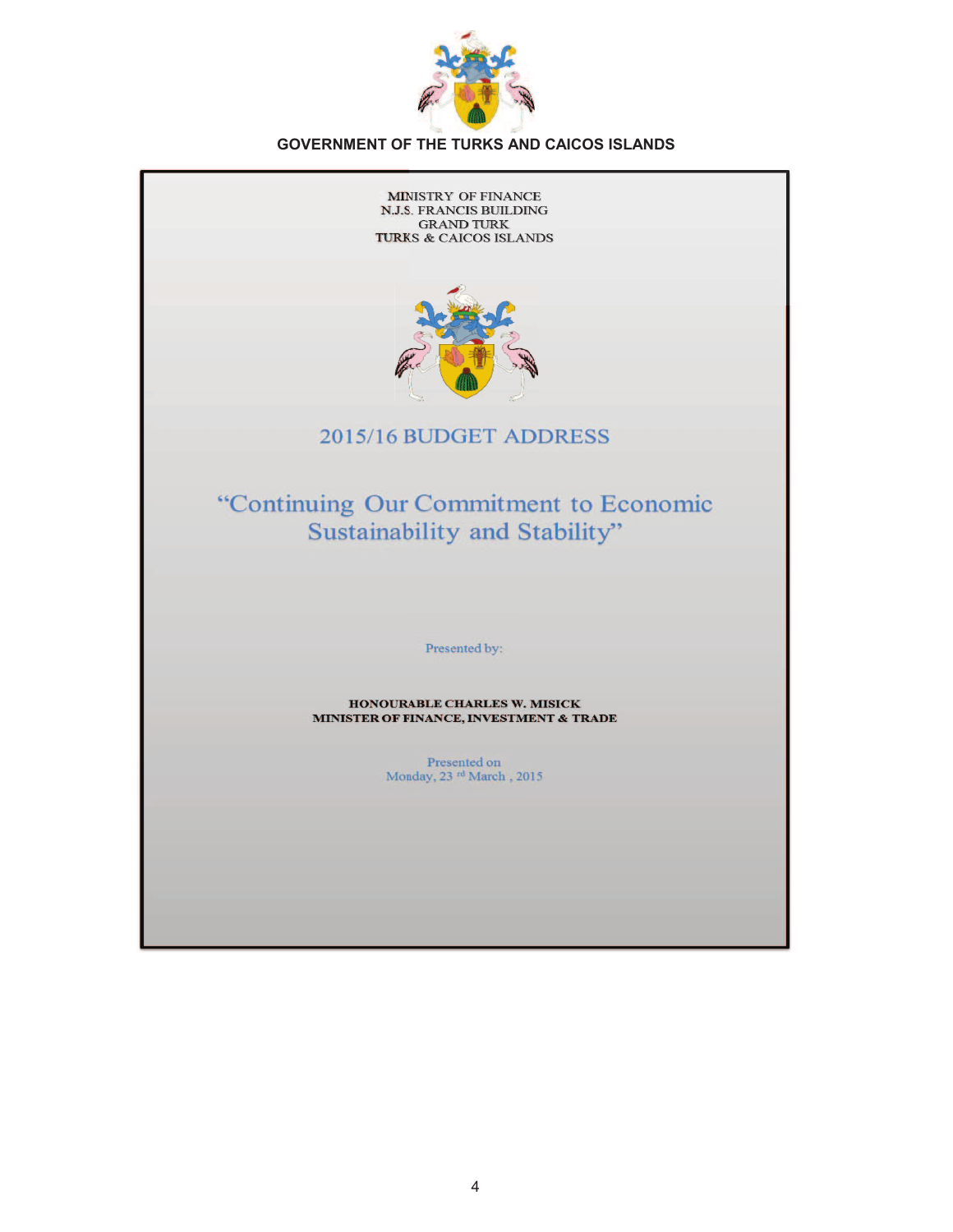

# **Budget Statement 2015/16**

# **Introduction**

Mr. Speaker, following my laying of the draft budget before this House earlier this month, and its subsequent scrutiny by the Appropriations Committee, I rise today to provide you with further details about my government's policies to improve the success and sustainability of the Turks and Caicos Islands economic development.

Our budget of US\$224.7m is a 9 percent increase on last year. This budget will:

- be funded from existing revenue measures
- invest in our future by making significant new investments in education and infrastructure
- ease the tax burden on our people and businesses alike
- make savings wherever possible
- deliver an operating surplus of \$13.4m which is absolutely critical as we look to reducing our public debts and refinance our loan arrangements, independent of the UK loan guarantee, in February 2016

Mr. Speaker, sustainable budgetary surpluses is important to support the following policies:

- · Environmental protection
- ·Environmental cleanliness
- ·Marketing and promotion of the family islands as tourist destinations
- ·Cultural and heritage celebration
- ·Youth development
- ·Government information service
- ·Tertiary education and scholarship allocation
- ·Improvements in Health Care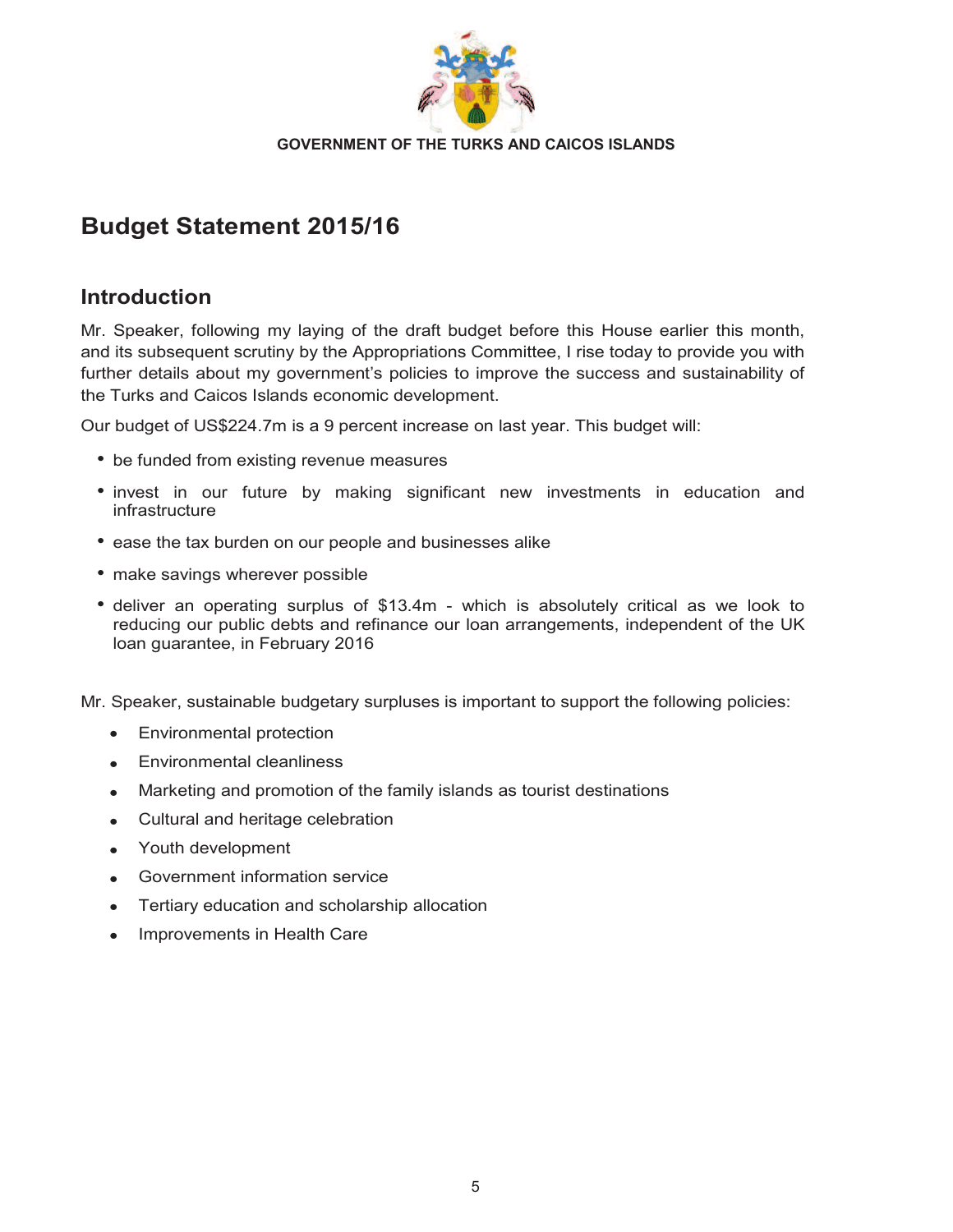

But, Mr. Speaker, before I fully deliver this budget presentation, please permit me to express my gratitude to the following persons:

- To The Premier and Minister of Health, Agriculture, Human Services and District Administration - I would like to express my sincere thanks to you for your expressed confidence in me.
- To my Ministerial colleagues, for their understanding and support
- To the Speaker and Deputy Speaker for the guidance that you continue to provide
- To the Deputy Governor, to the Accounting Officers and to the staff within the civil service - to you all, I express my sincere gratitude for assisting the government to carry out its policies.
- To the Chief Financial Officer (CFO)
- To the Chief Executive Officers and the staff of the:
	- Turks and Caicos Airport Authority
	- Turks and Caicos Islands Ports Authority
	- National Insurance Board
	- National Health Insurance Board
	- and Civil Aviation Authority, for which I have Ministerial responsibilities
- I am most grateful to all of you for your invaluable contribution to this country.
- Mr. Speaker, I express my sincere thanks to the Acting Permanent Secretary in the Ministry of Finance, Investment and Trade. She and her hardworking team have greatly assisted me in the preparation of this budget. They make a vital contribution to the wider success and sustainability of the Turks and Caicos economy.
- And last but by no means least, to the good people of the Turks and Caicos to whom this budget is dedicated, thank you for your patience, support and critique for which I am grateful.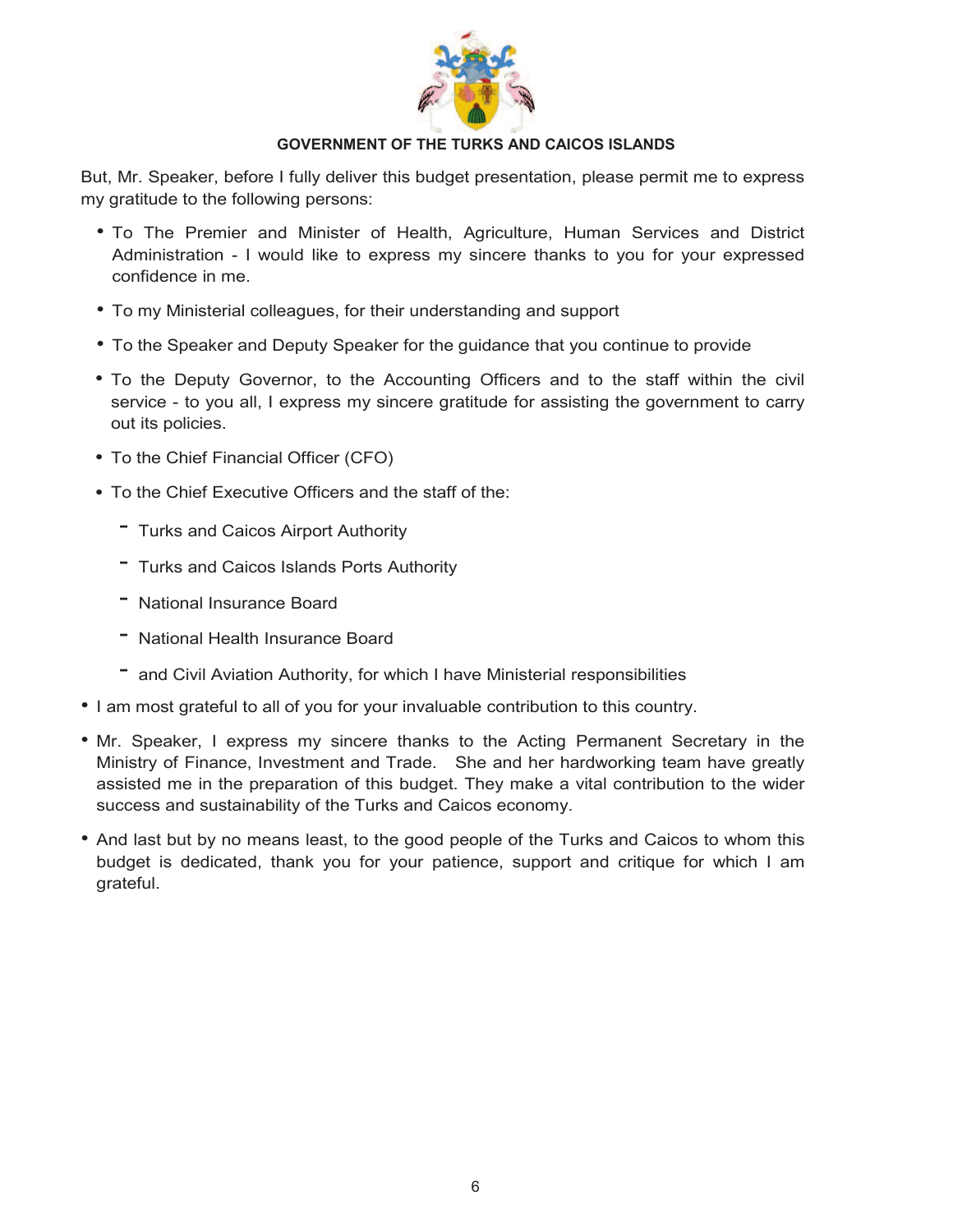

# **Public Financial Management (PFM)**

To return now to the budget, Mr. Speaker, please permit me to provide an update on the progress of this government in relation to Public Financial Management Reform.

Mr. Speaker, I wish to inform this House that the Turks and Caicos Islands are playing its part in change in PFM reform sweeping the Caribbean;

By improving their governance and transparency, and using this work to greatly improve their success and sustainability too.

A practical example of how seriously we take our hard won reputation in this area is our work in Cabinet to revise the PFM Regulation of 2012.

This will see:

- •Permission to vire funding between personal emoluments
- •Permission to vire funding between capital projects
- Mr. Speaker, one of the key benefits of these changes will be the elimination of the unhelpful 12-week wait - or thereabouts - for the supplementary appropriation process to sign crucial and critical contracts.

Mr. Speaker, the results of our latest Public Expenditure and Financial Accountability, or PEFA, assessment put us at the cutting edge of PFM reform when compared with some of our sister Caribbean nations.

The latest assessment took place in the Turks and Caicos in February 2015.

Mr. Speaker, I am very proud to inform you and this House today, that the Turks and Caicos Islands have shown remarkable and substantial improvement, since the last assessment in 2011.

This internationally recognized assessment grades our PFM processes according to seven broad indicators, each with many detailed sub-clauses.

This assessment is intended to provide an independent assessment of the participating nations:

- Budget Credibility
- Comprehensiveness and transparency
- Policy-based budgeting
- Predictability and control in budget execution
- Accounting, recording and reporting mechanisms
- its external scrutiny and audit functions
- And its practices towards donors, including the European Union.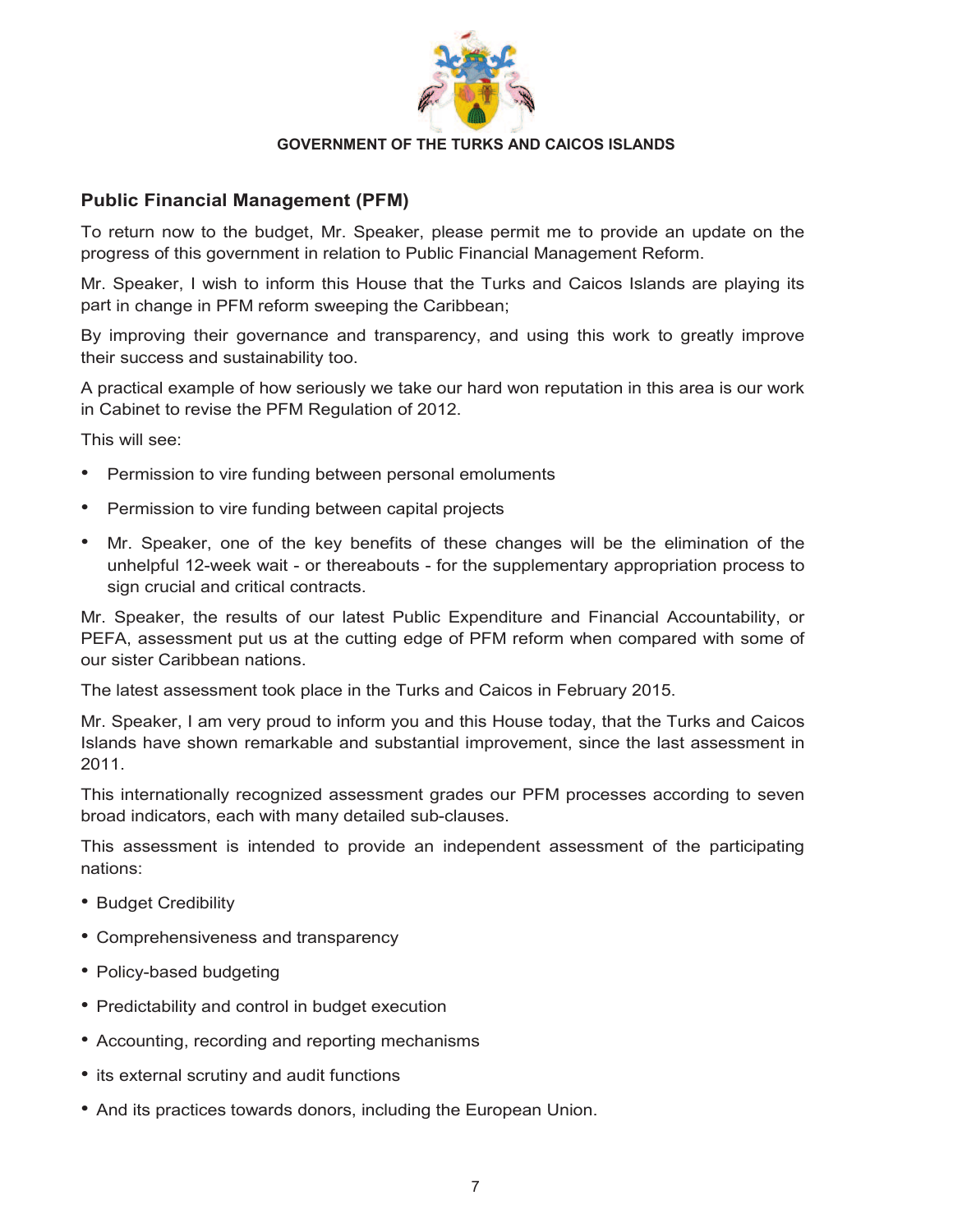

In light of this success, the House will I am sure permit me to read a line from the draft assessment report:

"...the improvements in the indicators… are due… to the restoration of order in the public finances and to there being once again a functioning legislature…"

Further detailed information about this assessment will be made in due course.

Mr. Speaker, as I said, the entire Caribbean is working towards the highest sustainable standards in PFM reform.

I am pleased also to report, therefore, that the Turks and Caicos are playing its part too in the area of strategic budget reform.

This is aimed at enhancing the development of a transparent, sustainable budget and forward estimates.

I am pleased to announce that my government has now re-introduced performance based budgeting which was previously abandoned.

To these ends, this government obtained support from the Caribbean Regional Technical Assistance Centre (CARTAC).

CARTAC has assisted our ministries and departments in their development of new multiyear, Programme, Performance Budgets (PPB).

This vital training greatly benefits our civil service in its service to this House.

Mr. Speaker, Honourable Members, you will note that in the draft 2015/16 budget booklet provided to you that Key Performance Indicators developed by our Ministries and Departments have been included.

It is clearly very important that we strengthen the transparency and accountability of budget spending decisions.

My team in the Ministry of Finance have observed that the challenges with revenue forecast modelling remain.

So, again with the assistance of CARTAC, ten Belongers are being trained in econometrics revenue modelling.

Similarly, Mr. Speaker, personnel in our customs department are reporting that through risk management training received, that they too are now able to better target and manage high risk importers.

Customs staff now have improved skills to carry out control activities which can easily switch from front-end examinations to post import verifications.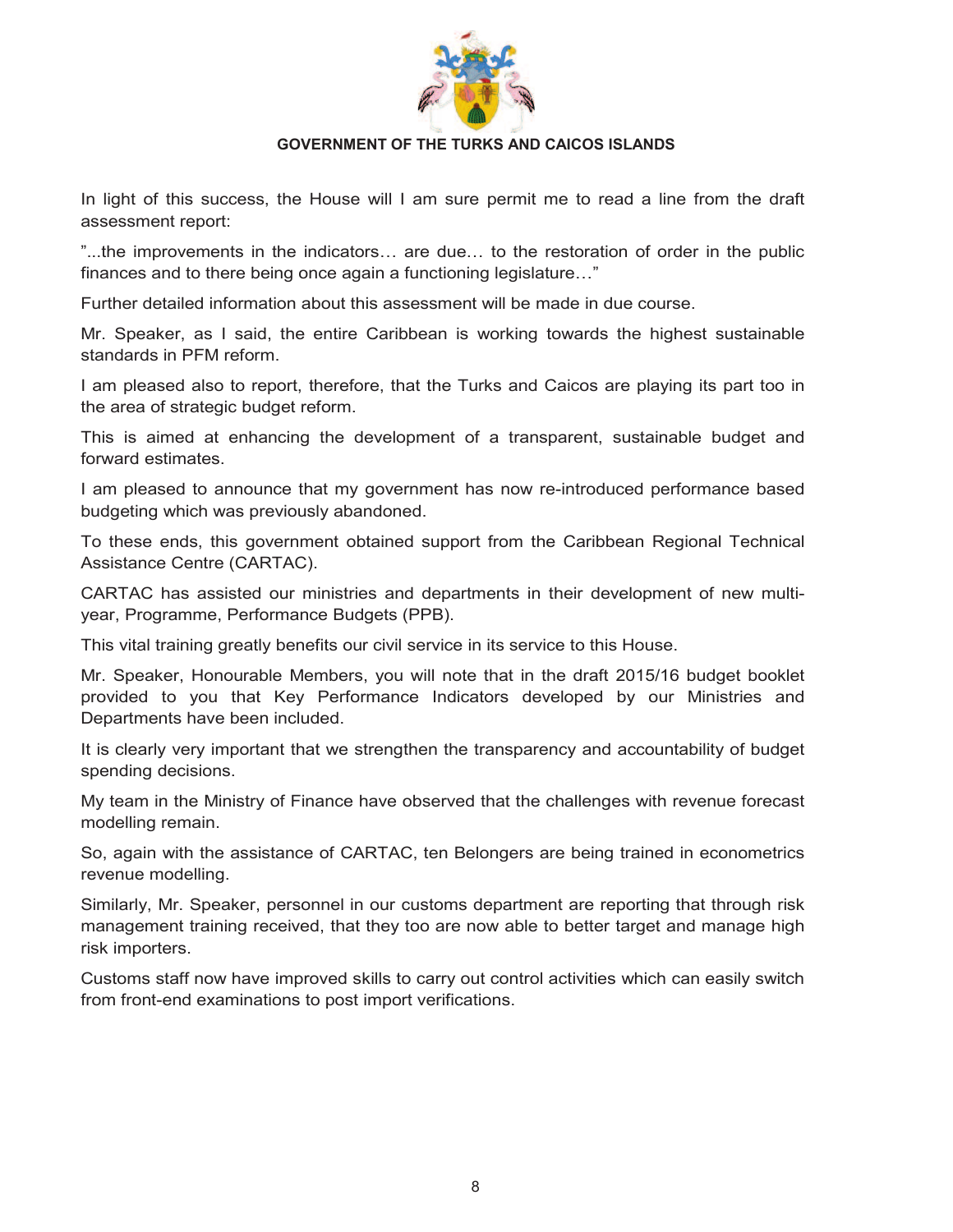

# **The Wider Economic Outlook**

Mr. Speaker, I will now turn my attention to the economic outlook.

Global economic activity is gaining momentum and the leading forecasters on global growth are projecting an expansion of between 2.8 and 3.8 percent this calendar year.

According to the International Monetary Fund, growth in the US - clearly, our major market and trading partner - grew ahead of expectations. Indeed, US growth is expected to exceed 3 percent in this fiscal year.

Mr. Speaker, the reduction in the US unemployment rate, will boost the growth of many Caribbean tourism based economies.

Indeed, the International Monetary Fund (IMF) also forecasts that the average growth rate of the tourism dependent economies within the Caribbean will be 1.1 percent in 2014 and 1.7 percent in 2015.

 For example, in 2015, the Bahamas is expecting a growth rate of 2.1 percent, St. Kitts and Nevis a growth rate of 3.2 percent, Antigua and Barbuda 1.7 percent and St. Vincent and the Grenadines 2.6 percent.

Our own Turks and Caicos Strategic Policy and Planning Department are projecting that economic growth will average in the region of 2.5-3 percent over the next three years.

The Turks and Caicos Islands is clearly set to benefit from the global recovery - and with our strong economic framework, budgeting and PFM systems, we can confidently predict a positive and sustainable growth for the foreseeable future.

# **The Outlook for the Turks and Caicos Economy**

The economy of the Turks and Caicos Islands is showing remarkable signs of improvement.

Mr. Speaker last year was the second consecutive year of positive economic growth for the Turks and Caicos Islands.

As I have already said, real GDP growth in the Turks and Caicos Islands on average is expected to be in the region of 3 percent over the next 3 years.

Indications are that our strong tourist season last year will continue.

By way of an example, Mr. Speaker, as you know, in the first three months of 2015, it has been nigh on impossible to find a hotel room on either Grand Turk or Providenciales.

Indeed, some venues are reporting that they are fully booked for the next few weeks when we would normally see things begin to tail off.

While we are mindful that harsh winter conditions in North America contributed to this performance, this is also a testimony of the strength and success of our tourism sector.

The recovery in our tourism sector is based on the ongoing cyclical expansion in major source markets, in particular the USA.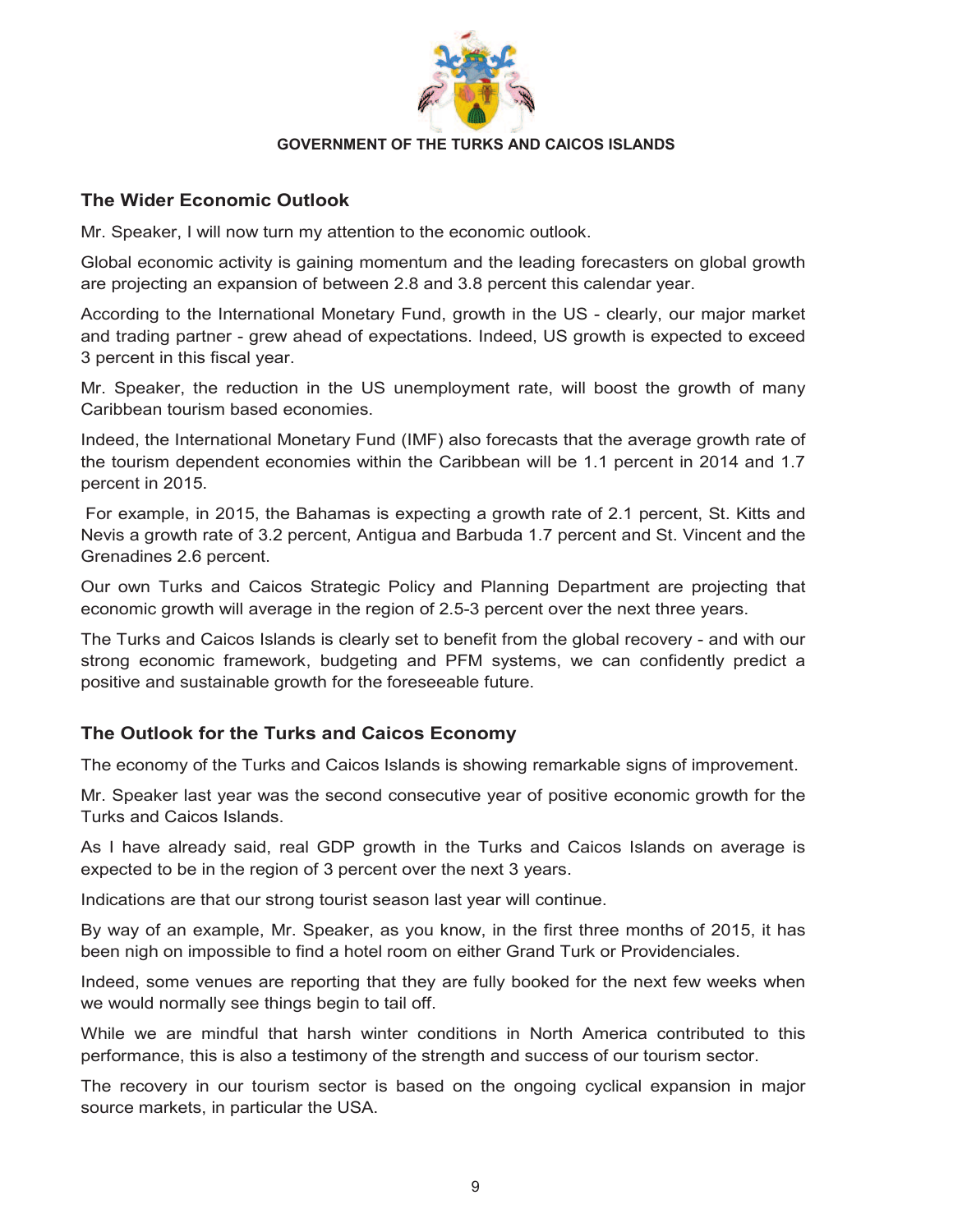

The tourism sector is recovering:

- Stay-over arrivals recorded robust growth of 49.9 percent in 2014
- Cruise ship passenger arrivals increased by 24.8 percent; which saw 971,838 passengers land in 2014
- The Hotel and Restaurants sector of the GDP grew by 6.1 per cent in 2014

In other sectors, Construction activity increased by approximately 4 percent in 2014 and should see further growth in 2015 and 2016.

# **Capital Investment**

Indeed, government will continue to play its part in supporting the construction sector through our plans for capital works.

This government's capital expenditure plans will further boost the economy by providing vital support to our construction sector.

Some \$22.1M - almost 10 percent of this budget allocation - will be used to support the construction, its associated professions, trades and service providers.

Some of the most newsworthy of these projects are:

- We are investing \$1.2m (excluding the cost of the Light House Road in GT) to address some of the critical road works that are needed throughout these islands. Infrastructure is a critical input for the economic sustainability of our country. Good infrastructure Mr. Speaker will attract private investment capital.
- Similarly, the second phase of the Repairs to the Causeway Bridge, which includes paving and the installation of an additional culvert, are budgeted at \$ 2.7m.
- We will invest in the renovation of all Royal Turks and Caicos Islands Police Force buildings over the next three years. We will spend \$200,000 on this in 2015/16, the same again in 2016/17 and \$300,000 on this work in 2017/18.
- With our continued commitment to education, the second phase of the Long Bay High School is also on our agenda to commence in this financial year and this is budgeted at \$2m.
- In an effort to enhance teaching and learning in our schools we will upgrade all our schools with ICT equipment which is budgeted at \$190,000.
- The upgrading of sporting facilities will be undertaken throughout the islands over a threeyear period commencing this year with a budget of \$250,000.
- Efforts will be made to address illegal development throughout the islands at a cost of \$150,000.
- There will be a refurbishment programme for the Wellness Centre, Grand Turk, as well as for the Juvenile Home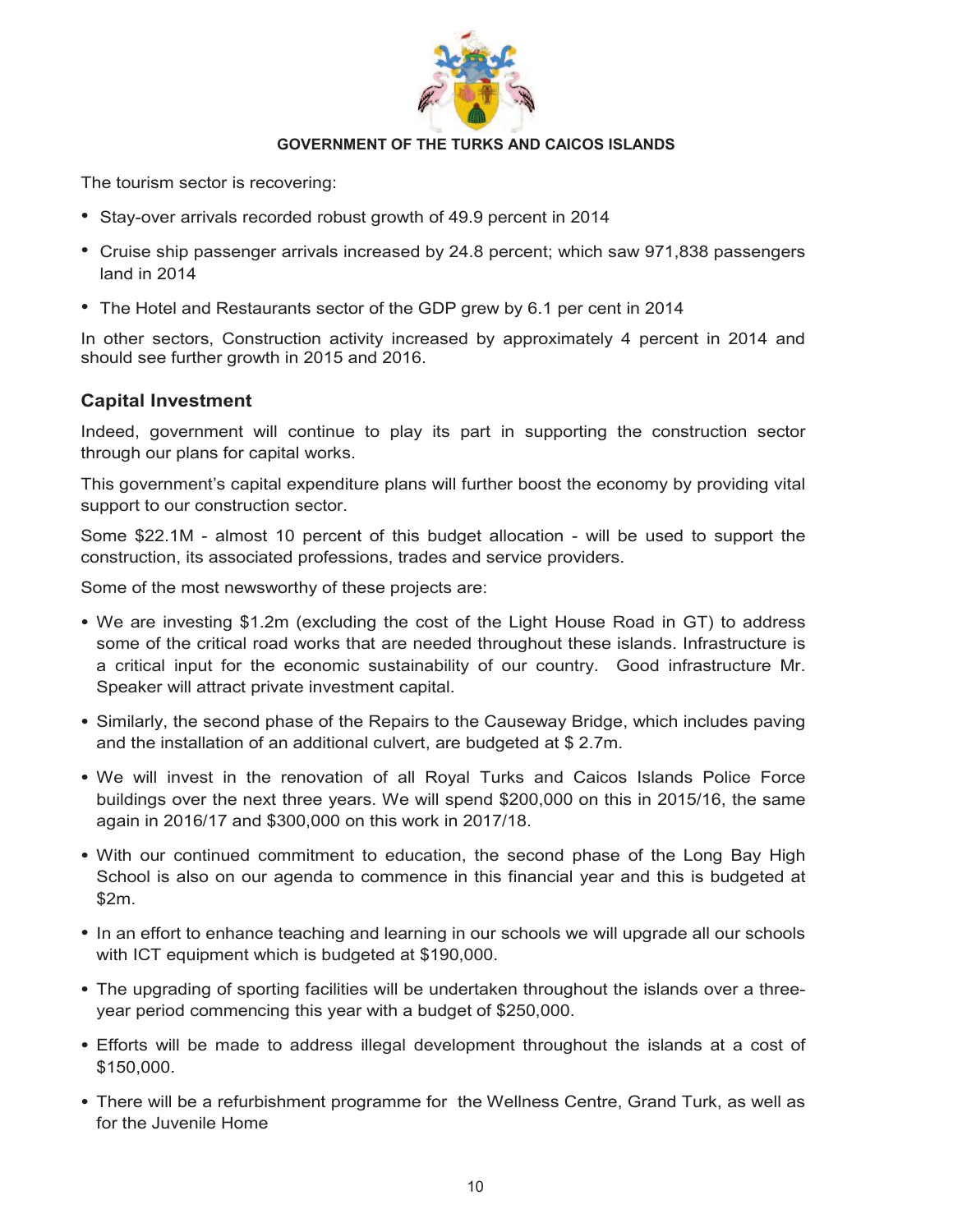

- There will be new replacement docks in South Caicos and Blue Hills
- We will upgrade the Salt Cay Clinic
- There will be fleet of new public service vehicles including ambulances, a bus for the Marjorie Basden School and new garbage trucks

There are other areas of investment too, Mr. Speaker that will see this government look to secure the future success and sustainability of the Turks and Caicos economy too:

- Mr. Speaker, it is essential that we revise the existing energy laws to make sure that we harness renewable energy sources.
- This is important not only because it is good for the planet, not only because it is good for the environment of the Turks and Caicos, but, Mr. Speaker, we will look to reduce energy costs for our people.
- So, that is why we are investing \$210,000 to ensure that the laws governing the electricity sector are modernized. This will ensure operational, financial and economic efficiencies leading to minimized electricity costs.
- We will invest \$150,000 over the next two years in a National Skills Audit to ensure that we have the collective skills to face the future with confidence.
- Similarly, we are investing in a new tourism master plan also.
- With regard to expediting project delivery, Mr. Speaker, we have allocated \$450,000 to facilitate outsourcing important project management duties. We have also made a special allocation to recruit two additional persons for the Procurement Unit. We have also added an additional Project Economist in the Strategic Planning and Policy Unit to better deal with the cost-benefit analysis of our projects. Collectively, these initiatives will bolster the performance of the capital projects immensely.

Mr. Speaker, in so few words I have only touched on the highlights of how we will secure and sustain a successful Turks and Caicos.

My fellow Ministers will update this House with their specific spending plans in due course.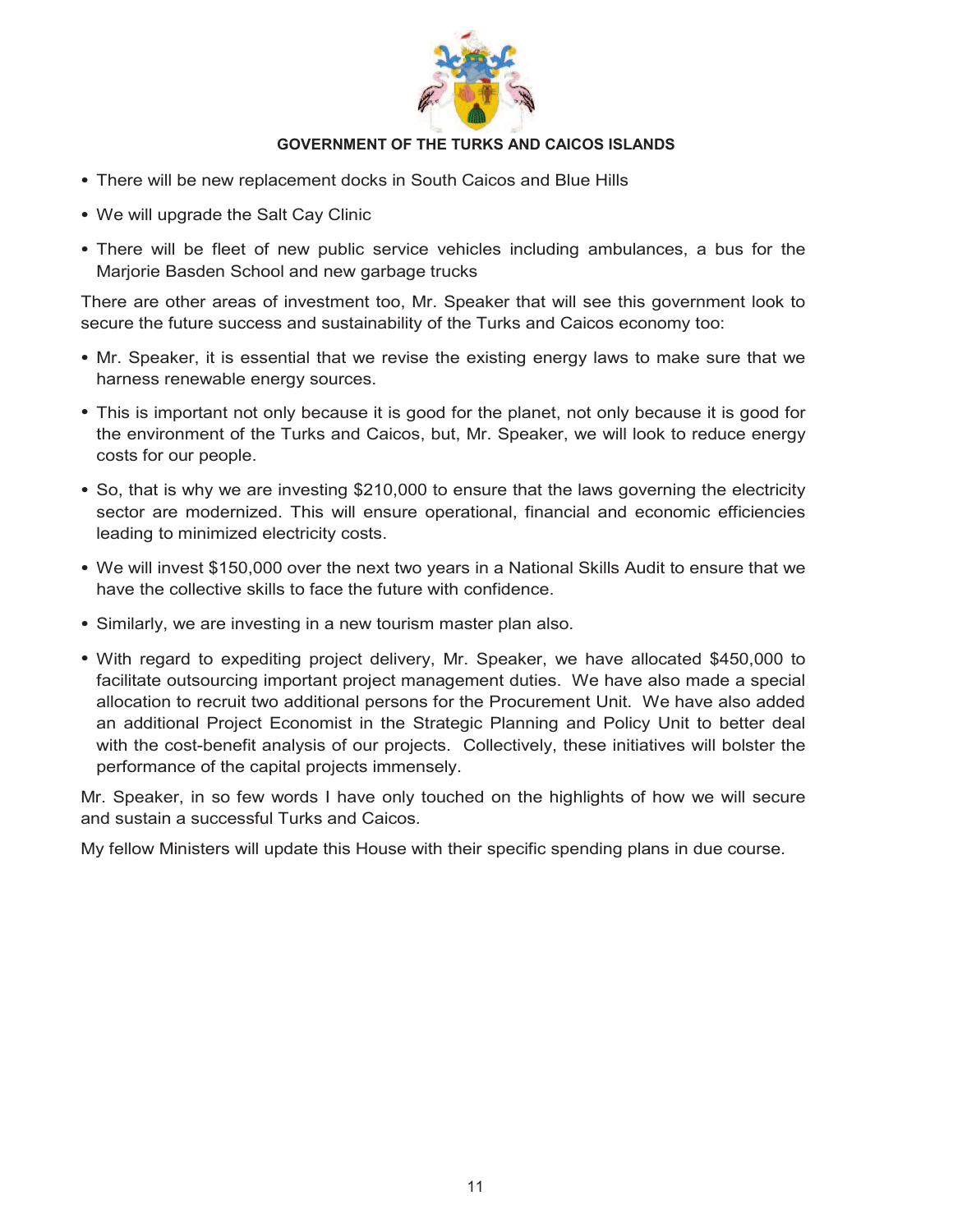

#### **Imports and Exports**

Mr. Speaker, if we consider our merchandise inputs to the Turks and Caicos they too point to the dramatic upturn in our economic success story:

- Imports increased by 20.1 percent in 2014, compared to 2013.
- The number of containers and flat racks shipped to the TCI in 2014 increased by 23.6 and 27.3 percent respectively.
- The number of motor vehicles imported into the Turks and Caicos Islands increased by 58.9 percent.
- The number of new building permits issued for private dwellings increased by 24.2 percent in 2014.
- The value of these new building permits also increased by 127.6 percent, from 11.3 million in 2013 to 25.8 million in 2014.

Mr. Speaker, Sir, all of these are clear indicators that our economy is on a positive, and extremely welcome, trajectory.

# **Employment**

I wish to now turn my attention to the issue of employment.

This Government is fully aware that the day-to-day life can be rough for some of our people.

I wish to assure this House that we remain always mindful that Turks and Caicos Islanders must reap the benefit of our economic efforts. And there are some encouraging developments.

Our Strategic Policy and Planning Department is currently engaged in an exercise of merging the databases of NHIB and NIB.

From this they will publish employment rates in the Turks and Caicos for both 2013 and 2014.

Mr. Speaker, none of the current separate data bases has all of the employed persons in the country. However, taken together in this way, they will provide a clearer picture of our employment and unemployment levels.

The preliminary data from the NIB database, using April as the reference period, appears to show that the number of employed persons in the Turks and Caicos Islands increased in 2014.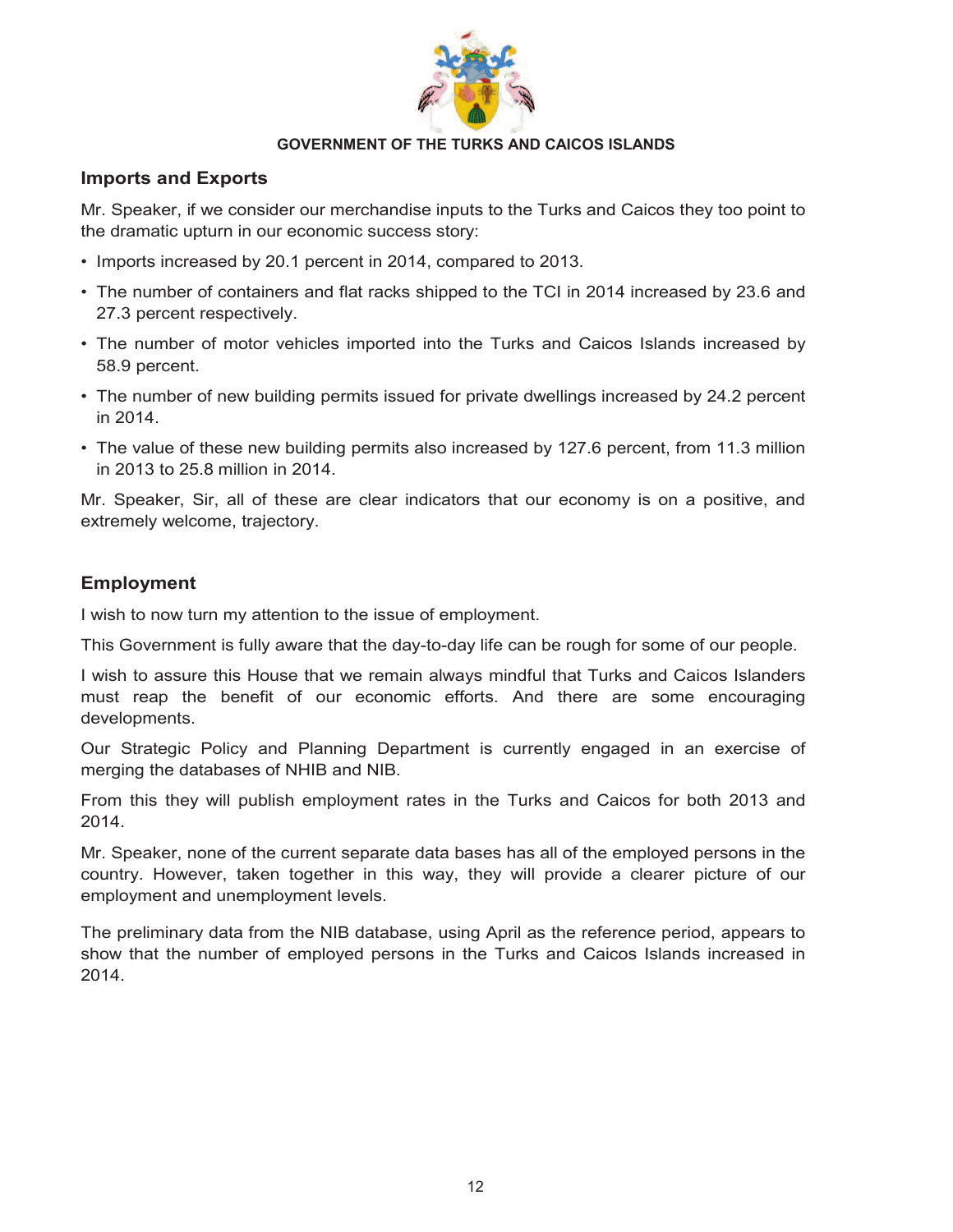

The data shows a 5.5 percent increase in employment from April 2013 to April 2014.

- In the first year the NIB had 13,941 persons registered as being employed
- In 2014 NIB figures shows that 14,702 persons were registered as being employed.

This increase can be seen in both the Belonger and non-Belonger groups.

If we consider only the former category, Mr. Speaker, we see Belonger employment rose a considerable 9.24 percent in this period.

Mr. Speaker I would even go further to state that nearly 200 of these persons - some 89 percent of the total - were under 26 years of age, pointing to a significant reduction in our youth unemployment levels.

As I stated earlier, these preliminary numbers do not yet show the complete picture - we are aware that there are persons who would not be in both data bases or none.

Nevertheless, the increase in employment - especially in the Belonger category - is an extremely encouraging economic indicator.

Mr. Speaker, my government will spare no effort in working to grow this economy and get more of our people back to work.

# **Expenditure Estimates**

Mr. Speaker, the budgeted expenditure being presented to this House today is \$224,720,278.

Of this \$191,760,032 is recurrent expenditure; \$10,817,531 is for non-recurrent expenditure and \$22,142,717 for capital development.

We will deliver a \$13.4m surplus.

Perhaps most importantly, particularly for those listening in today, this budget signals the end of austerity for Turks and Caicos Islanders.

It is built upon an unprecedented fiscal performance which has paved the way for improved living conditions, job creation, creativity and innovation and increased investor confidence.

As I have already said, this is an extremely important year for the Turks and Caicos Islands as we look to take on our own greatly reduced debt, independent of the UK loan guarantee.

I will expand upon this strategically important matter later in this address.

Mr. Speaker, the Turks and Caicos Islands clearly benefits from this mature and responsible government - we are serious about our responsibilities.

The Turks and Caicos pays its way in the world.

These ambitious proposals that I lay before you today are only made possible by my government's continued fiscal prudence.

We have set a course that sees us continue to reduce our debt obligations, while also looking for opportunities to make a real difference in people's lives.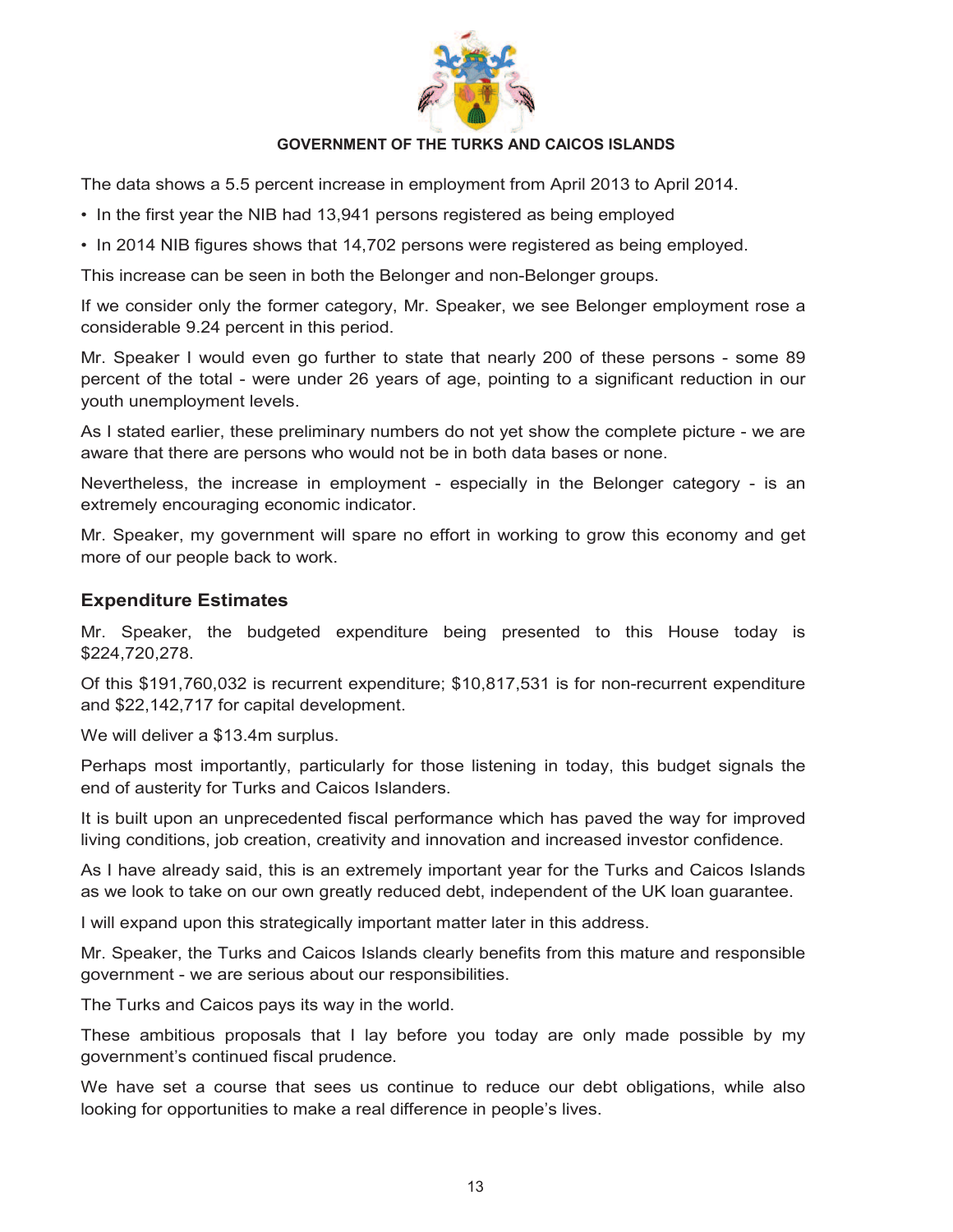

#### **Ministry of Education, Youth and Library Services**

It is against this background, therefore, Mr. Speaker, that I am very proud to announce that our flagship policy for 2015/16 is our massive \$33.2m investment in education.

Thanks to a growing economy and my government we are able to make a massive investment in providing opportunities for our young people with a 27 percent increase in the Ministry of Education, Youth and Library Services' budget.

This Ministry will account for 14.82 percent of all government spending in 2015/16.

- We will spend \$2.7m in the new financial year on phase one of the Long Bay High school with a further \$1.6m in 2016/17 and a further \$1.5m again in 2017/18 to support our new school at Long Bay Hills also.
- We will spend \$750,000 in additional funding for scholarships.
- I previously announced to this House that there will be an additional \$500,000 made available to the TCI Community College
- There will be \$250,000 spent on upgrading our public sporting facilities
- We will spend \$123,600 in supporting the costs associated with the CSEC Examinations, producing papers, printing and making payments to invigilators
- There will be a \$135,000 increase in our Cadet Programme spending and we will invest \$180,000 each in our Youth Parliament and National Youth Forum.

#### **Ministry of Infrastructure, Housing and Planning**

Our second largest area of budget investment is the \$21.8m - a 32.7 percent increase - for the Ministry of Infrastructure, Housing and Planning.

Mr. Speaker, this Ministry will account for 9.71 percent of our planned expenditure in 2015/16.

I have already listed, Mr. Speaker, many of the infrastructure projects that are happening and will not repeat them again here now.

#### **Ministry of Tourism, Environment, Heritage and Culture**

There will be \$7m - a 28.1% increase - in the budget for the Ministry of Tourism, Environment, Heritage and Culture.

This Ministry will account for 3.13 percent of planned government expenditure in 2015/16.

- An additional \$430,000 is to be made available to the Turks and Caicos Islands Tourist Board to assist its efforts in marketing our destination
- \$100,000 has been made available to cover the costs of hosting of National Honours and Awards Programme.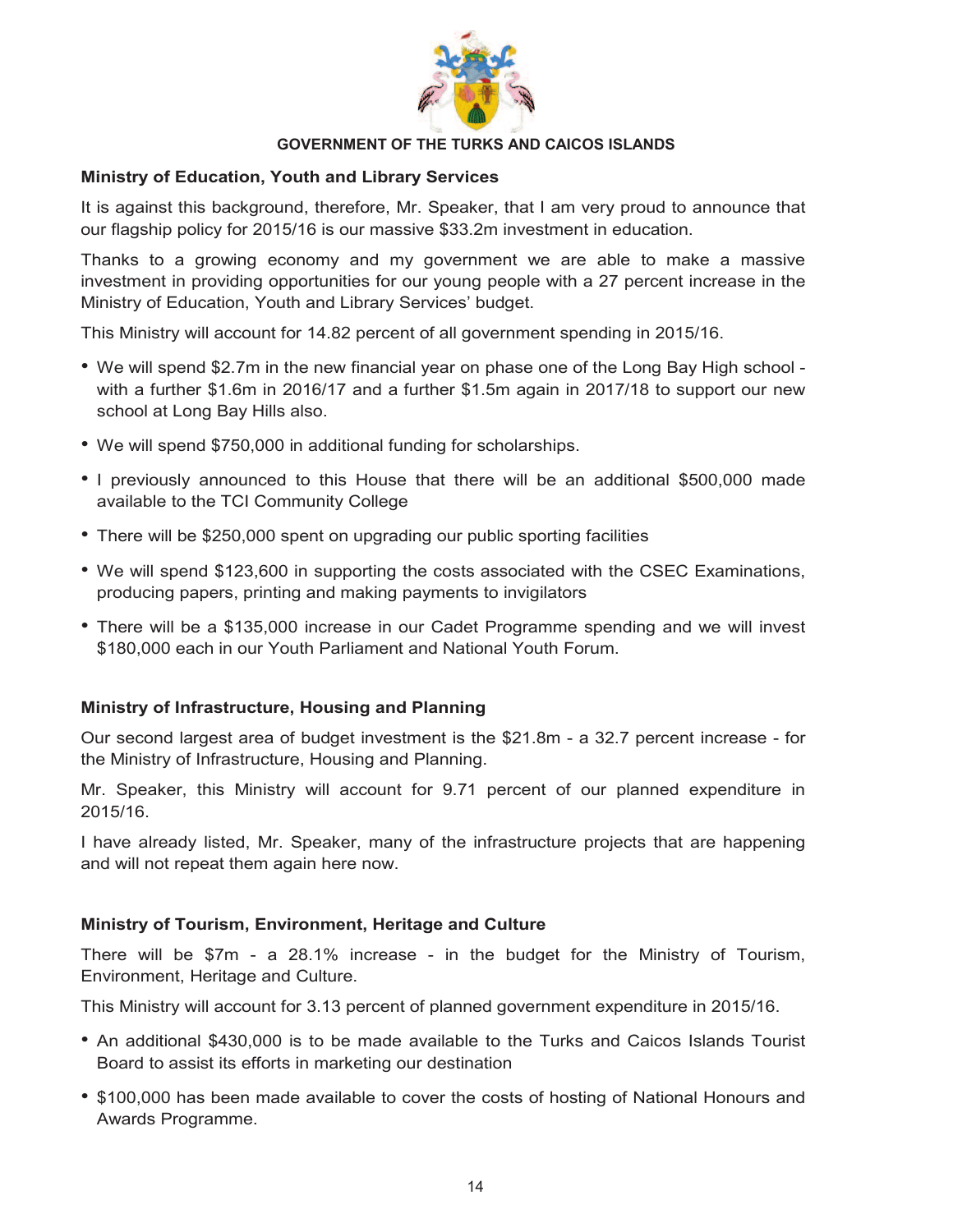

#### **Attorney General's Chambers**

There will be \$9m budget - an 18.1 percent increase - for the Attorney General's Chambers, including \$98,161 to be invested in strengthening their human resources capacity of the unit by recruiting four new staff.

This is a vital move as the workload of the Chambers continues to grow.

Indeed, Mr. Speaker, Chambers will account for 4.02 percent of all government expenditure in 2015/16.

We will invest \$77,160 in the digitization of the Land Registry's Parcel Files, which will lead to the more efficient registration of property transactions and allow more timely access to property information.

# **Ministry of Home Affairs, Transportation and Communications**

\$9.6m - a 16.2 percent increase - can be announced today for the Ministry of Home Affairs, Transportation and Communications, including an allocation for a new juvenile detention centre.

This Ministry will account for 4.3 percent of government expenditure in 2015/16.

- Further, \$266,137 has been made available to allow this Ministry to hire eight additional staff who will assist in ensuring that it maximizes revenues through proper enforcement of the law through fines and levies.
- \$25,000 will be spent in additional environmental monitoring through Blue Flag programme, which protects our beaches, Coral Reef Monitoring and Water Quality monitoring, with a further \$25,000 being invested in a new Junior Park Warden.

#### **Ministry of Border Control and Labour**

Mr. Speaker, I can announce a \$7.8m - or 15.1 percent increase - for the Ministry of Border Control and Labour.

This Ministry will account for 3.47 percent of all government spending in 2015/16.

This includes nearly \$95,000 to allow them to employ two additional staff in the form of a Vice President Labour Tribunal and a Registrar.

This will result in a more efficient Labour Tribunal, and better facilitate social dialogue which protects the interest, rights and obligations of employers and employees.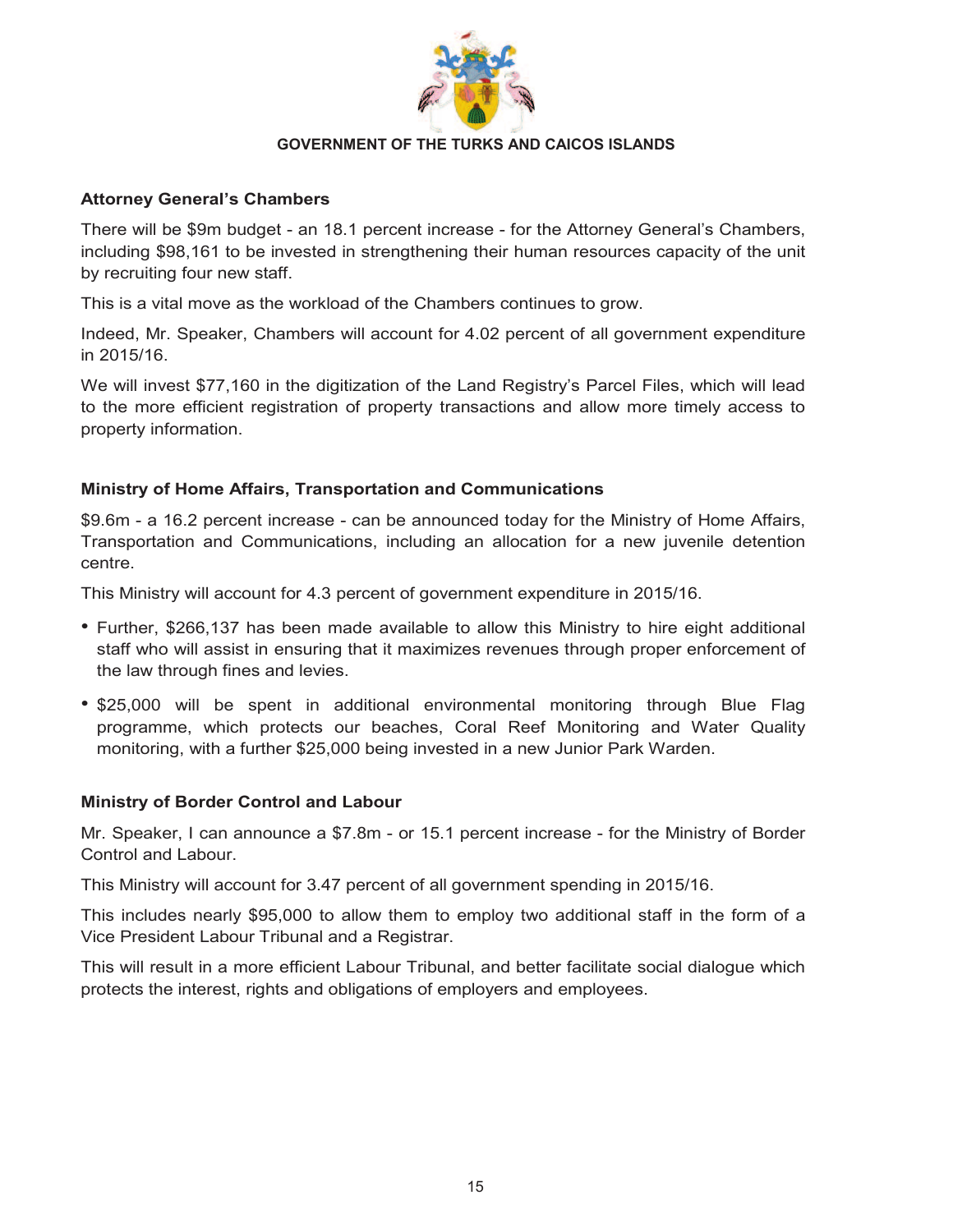

# **Controlling Costs**

Mr. Speaker, I have tried to impress upon you today just how seriously this government takes its responsibilities to provide a safe, secure and sustainable future for all of our people and residents.

While I am delighted to highlight the significant new investments to this House, I now wish to show where we are making savings and looking after our people's hard earned tax dollars.

It is no great secret that our health costs are high.

Health accounts for 27.05 percent of all government expenditure - so it is vital that we ensure maximum value for money and cost control.

This is our single largest expenditure area, costing us all \$60.7m in the next financial year. So, this government is ensuring that costs are being tightly controlled by providing only a 3.4 percent increase on last year - just above the rate of inflation.

I assure both you and this House, Mr. Speaker, that this government will remain extremely vigilant in this area of spending.

So, in addition to setting a budgetary limit, we are investing \$382,000 in the new Hospital Contract Management Unit.

This will ensure that we extract maximum value for money from our expensive contract with Interhealth Canada.

# **Savings**

Similarly, Mr. Speaker, as your Minister of Finance, I am making sure that I keep my own house in order.

I am making savings in the budget of my own Ministry of Finance, Trade and Investment reducing this Ministry's budget by 10.3 percent to a spend of \$17.3m this forthcoming financial year.

My Ministry will account for 7.72 percent of all planned government expenditure in 2015/16.

However, I am working hard on your behalf Mr. Speaker to ensure that my department leads the way in transforming the way that the government does business.

• I am proposing to request \$360,000 in a new appropriation required to cover the costs associated with bank service charges which are a result of government receiving more payments electronically via, debit and credit card transactions. This is more convenient for our customers, and is more efficient for government because we get paid immediately and do not have the problems of pursuing dishonoured cheques. This is a key building block in our attempts to make doing business with government easier for our people, residents, visitors and businesses.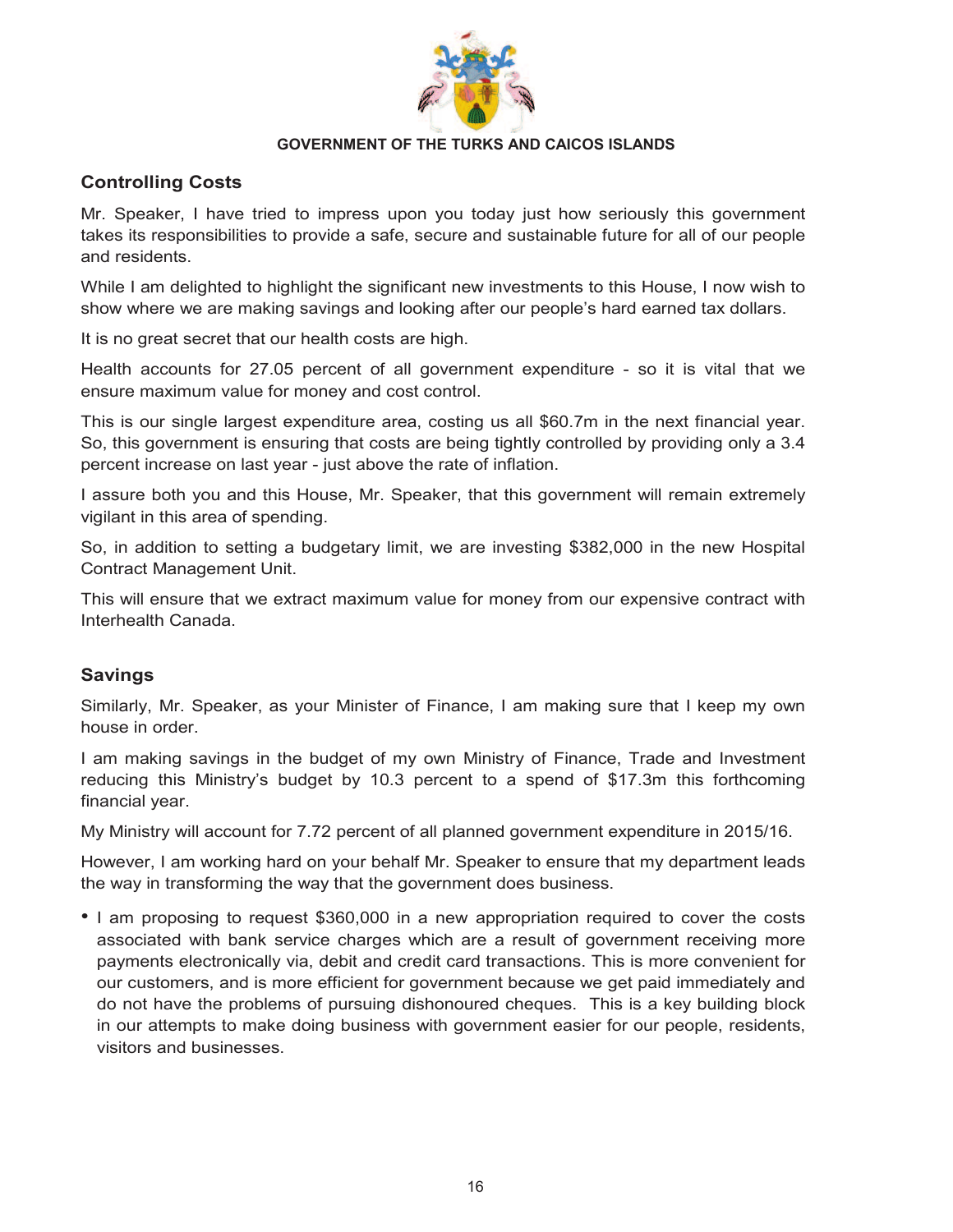

- We will also invest in our Customs Department by investing \$119,000 a year in improving revenue collection through a revamp of the post declaration audit function. This will require additional staff to be hired and trained. The department was previously cut from 90 to 64 persons and the recruitment of new staff further supports this crucial revenue generating department and improves the efficiency of its operations.
- Mr. Speaker, my government will continue to demonstrate its commitment to our brothers and sisters in the family islands by making \$287,500 available by way of a subsidy for flights in order to keep travel costs as low as possible for our people.

# **Good Governance**

Mr. Speaker, this government is committed to promoting and protecting good governance in the Turks and Caicos Islands.

To achieve this, \$4.2 million of the total budget has been allocated to institutions protecting good governance.

This is an increase of 18 percent over the 2014/15 financial year.

- An additional \$78,200 has been allocated to the Complaints Commission for additional legal support and investigations which is consistent with the Office's legal mandates and objectives.
- The National Audit Office has been given a 44 percent increase in their budget allocation to employ a deputy auditor general, principal audit manager and a senior auditor.
- The Governor's Office including all six of the Constitutional Bodies that are mandated to protect good governance - accounts for 1.89 percent of government expenditure; an 18 percent increase over the revised 2014/2015 budget.

Mr. Speaker, I will now briefly summarise other key areas of budget expenditure:

- We will provide \$20.9m for the Royal Turks and Caicos Islands Police Force, which accounts for 9.32 percent of all government spending
- There will be a \$6.7m budget for the Judiciary some 2.98 percent of all government expenditure. This is a reduction of 1.5 percent over the allocation for the 2014/15
- there will be \$2.8m for the House of Assembly, some 1.25 percent of government expenditure
- there will be \$2.3m for the Director of Public Prosecutions, accounting for 1.3 percent of all government expenditure
- There will be two crucial developments in the Deputy Governor's Office in financial year 2015/16.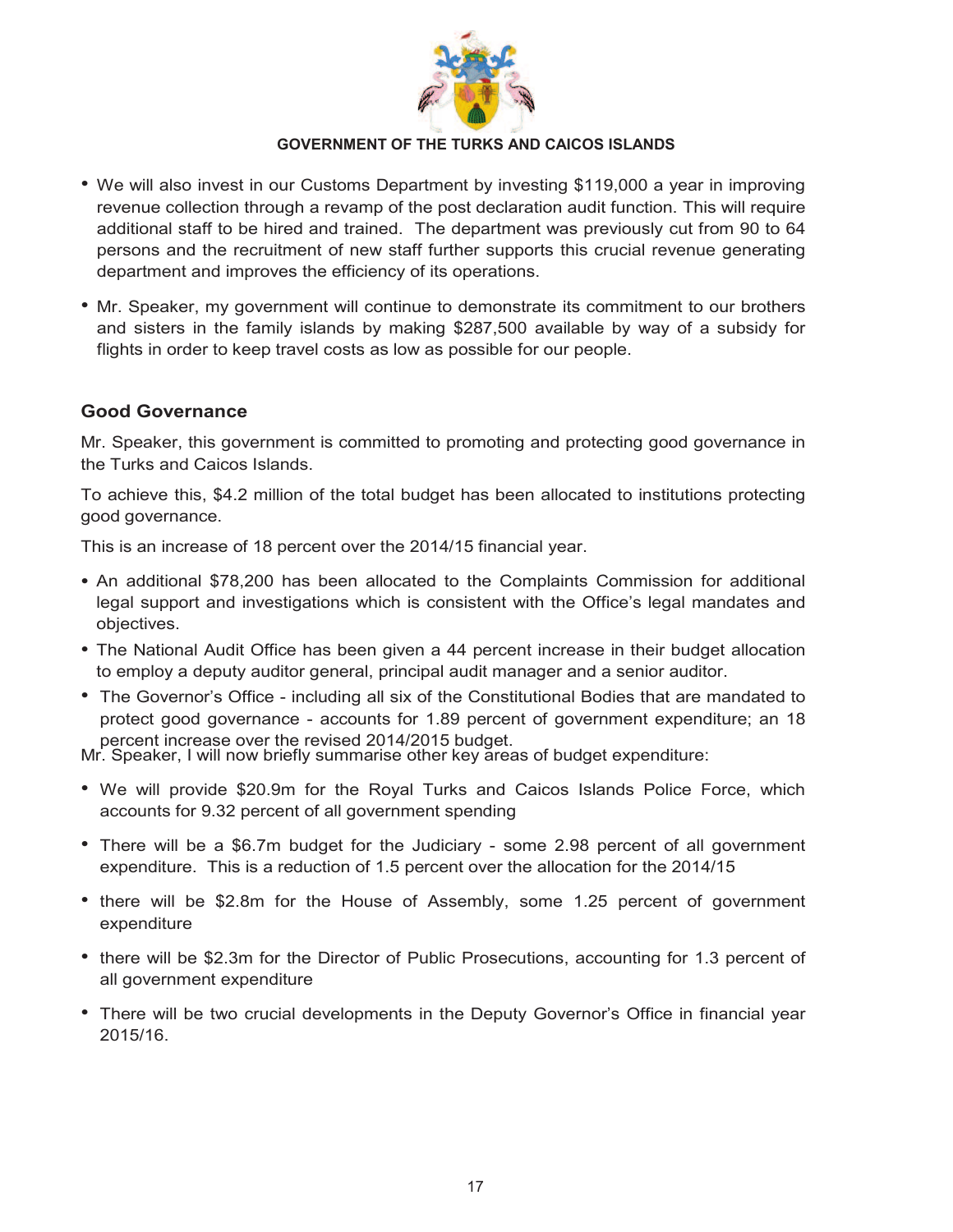

- Firstly, \$250,000 is being made available to provide scholarship opportunities to our civil servants. It is vital that we continue to maintain the path of ensuring that our civil servants have the maximum personal and professional development opportunities. This underpins our future success and sustainability.
- A further \$64,090 will be made available to allow the Deputy Governor to recruit additional staffing within the procurement department to monitor the government.
- Mr. Speaker, the Office of the Deputy Governor will account for 0.98 percent of government expenditure in 2015/16.

# **Financing the Expenditure - No New Revenue Measures**

Mr. Speaker, we have introduced a total expenditure package of \$224.7 million.

The big question then, is how do we plan to finance the expenditure envelope?

Mr. Speaker, all of this investment - and savings - in developing the success and sustainability of the Turks and Caicos will be financed through existing revenue streams.

Mr. Speaker, the total revenue package is \$238.1m; it is an 8.6 percent increase over the budget for 2014/15.

Recurrent Revenues account for 96 percent and Non-Recurrent Revenues 4 percent.

There are no new revenue measures that will be introduced in this financial period.

Mr. Speaker, revenue performance improved in 2014/15 particularly due to activities in the tourism sector and the robust compliance program employed by the Revenue and Customs Departments.

Additionally, the base of the Hotel and Tourism Tax was expanded in November 2014 to include tourism services provided by independent providers.

The tax is now being levied on a list of prescribed tourism services including tours, spa, water sports, horseback riding, etc.

This measure levelled the playing field as hotels and resorts were already accounting for tax on these services.

Mr. Speaker, as part of its tax rationalisation plan, the Turks and Caicos Islands Government continues to provide much needed relief to its citizens.

Business License fees are being slashed by an average of 50 percent across the board effective 1st April, 2015.

It is our intention that this relief will encourage more Belongers to launch and or expand their businesses.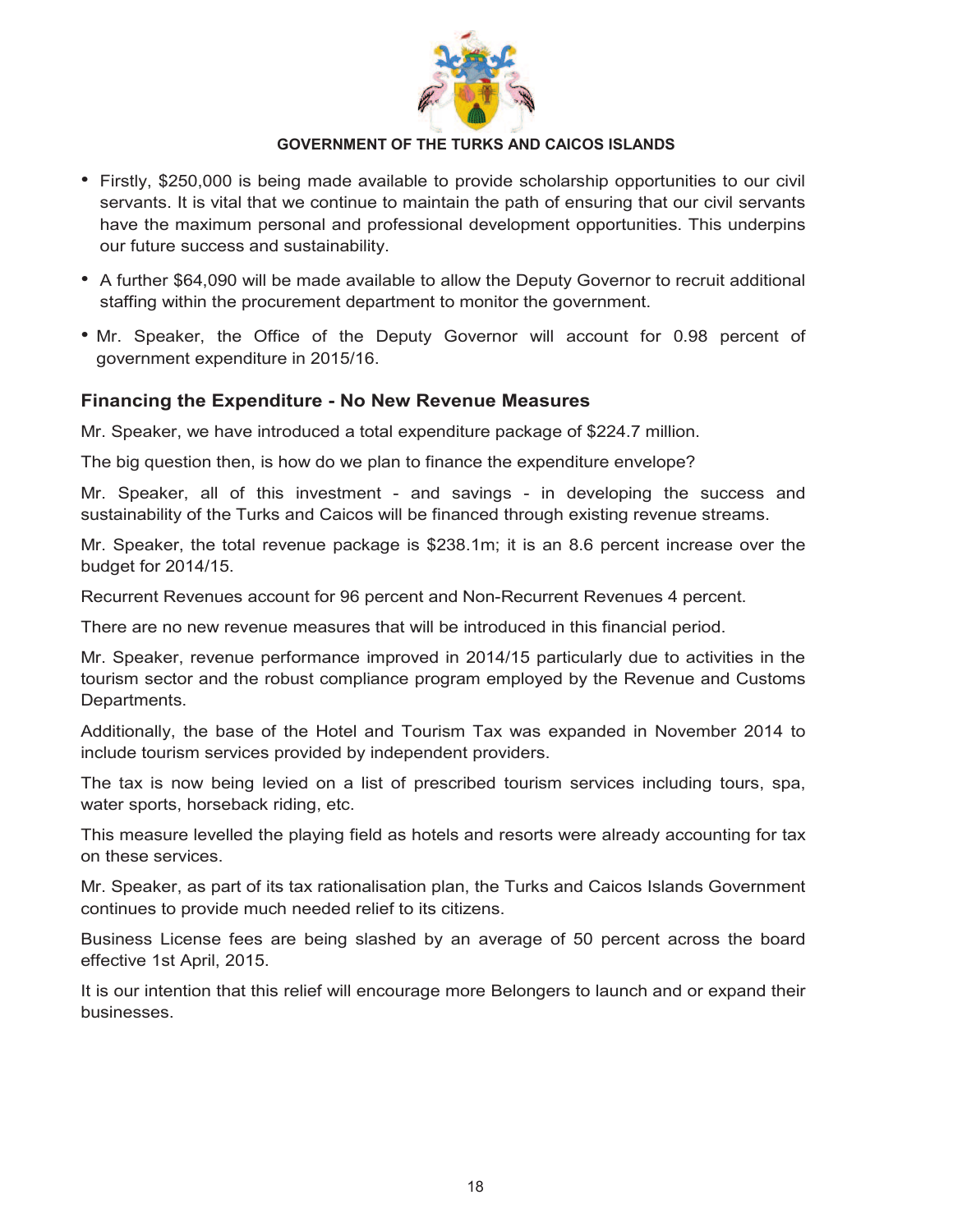

Mr. Speaker the Government has approved variation in the imposition of the Domestic Financial Services Sales Tax (DFSST).

The Bill to give effect to this proposal is currently pending approval of the House of Assembly.

It is intended that effective 1 April 2015; the DFSST will be imposed on outgoing money transfer only at the rate of 12 percent. It will be removed from a wide range of services fee charged by financial institutions to its clients.

Some of the service charges that will no longer be subject to the tax include those relating to Letter of Credit, ATM withdrawals, late payment fees, and returned cheques.

Mr. Speaker, the Government is currently contemplating a proposal to consolidate into one single general services tax five separate sales tax type revenue streams namely:

- the Hotel and Tourism Tax
- Domestic Financial Services Sales Tax
- Stamp Duty on Vehicle Hire
- Insurance Premium Sales Tax
- Telecommunications Tax

The consolidation is part of our ongoing effort to reform, strengthen and simplify our tax administration and improve the credibility of our tax system.

This is not a new tax, there will be no surprises and the impact will be revenue neutral.

Freight and Insurance Tax (FIT) has been removed to help stabilise the economy and help give back.

This budget has been designed to support further growth in the TCI.

We understand the needs of Turks and Caicos Islands' businesses.

We have listened to their views.

We are trying to help them conduct their business more easily.

This is why we have budgeted for an additional four staff to work to expedite the speedier processing of work permits.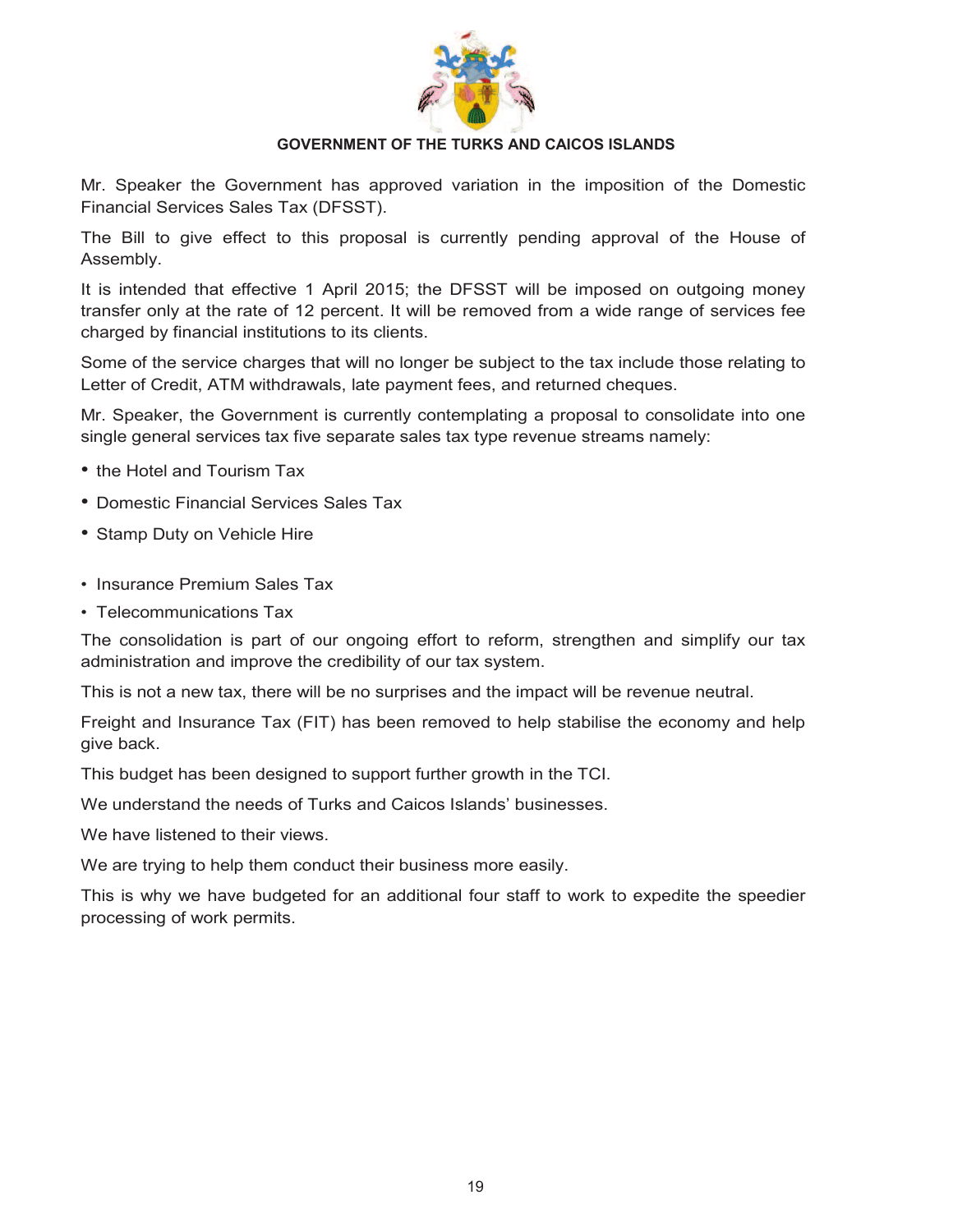

# **Debt Management**

Mr. Speaker, the government's approach to debt management has been centered around striking the right balance between;

- financing cost
- cost stability
- risk

Mr. Speaker, the \$260m UK loan guarantee expires in February 2016. We currently make use of \$170m of this facility.

At the end of the financial year 2014/2015 the Turks and Caicos Public Debt to Gross Domestic Product ratio will be 24 percent. Whereas total revenue to GDP is estimated at 30 percent.

Turks and Caicos' overall borrowing commitments are reducing as a result of the actions of this government.

This is the most prudent course of action - reducing debt as it:

- improves investor confidence in the Turks and Caicos
- improves the quality of our borrowing options as we are seen as safe
- keeps the costs of borrowing as low as possible great news for the taxpayer
- also ensures that we do not pass on the burden of debt to the next generation

Mr. Speaker total public debt held by the Turks and Caicos government at the end of financial year 2014/2015 is estimated to be \$191.7m. Net public debt by the year-end will approximate \$131.7m.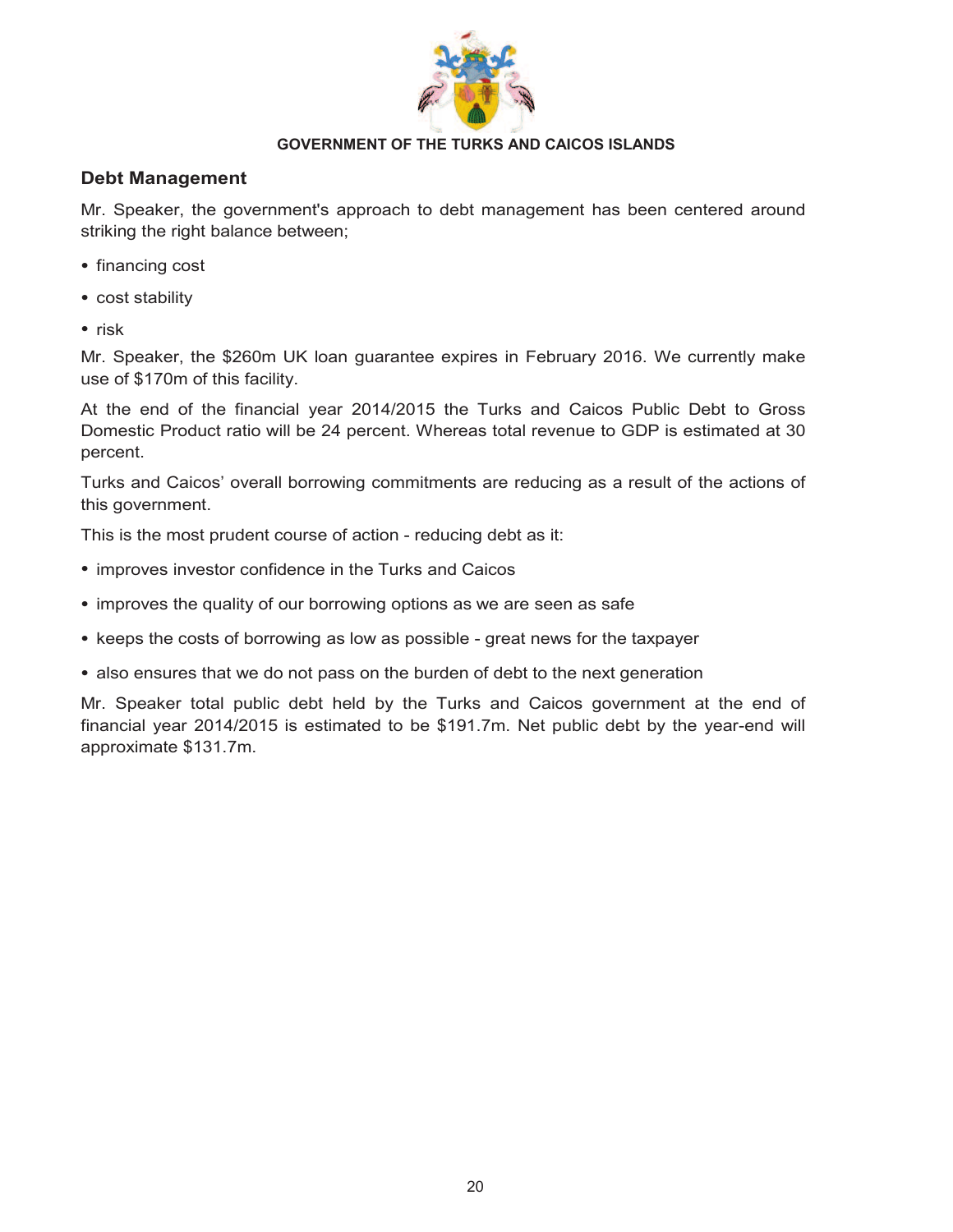

#### **UK Loan Guarantee**

Mr. Speaker, I would like to take a moment to discuss the specific plans surrounding the Turks and Caicos refinancing its loans independent of the UK guarantee in February 2016.

The sinking fund currently stands at some \$60m. We are planning to make a further contribution of at least \$37.2m early in the financial year 2015/2016.

Further, I plan a further deposit of \$19m by February 2016 bringing the total in the sinking fund to more than \$116.2m.

Remember we currently make use of \$170m of the \$260m UK guaranteed facility.

So, this would see us need to independently refinance less than \$54m on the markets.

Mr. Speaker sir, I cannot highlight enough just how much of an astonishing turnaround this is.

- We faced real financial difficulty
- We swallowed hard and have now largely overcome these
- We will refinance this balance in February 2016, and look to pay off this lesser amount in a planned and sustained way too.
- In just a few years' time, the Turks and Caicos will be largely debt free, with the associated cost savings that this brings, and can look forward to a future where we are free to invest, spend or save our surpluses as we see fit.
- Mr. Speaker, the Turks and Caicos are clearly taking giant steps towards being financially independent, with all of the responsibility that this implies.

To this end, Mr. Speaker, my acting, Permanent Secretary and our refinancing advisor, met with major regional financial institutions in Trinidad and Tobago last month.

They met with a number of banks, asset managers and other financial institutions in Port of Spain, and began telling them the dramatic story of our successful turnaround.

The response was enthusiastic - our officials were told that the Turks and Caicos had made an 'impressive bounce back', that the government here had 'done the right things' and that our BBB+ investment grade credit rating awarded by Standard and Poor's in 2014 is seen as a critical factor in the future success of this country.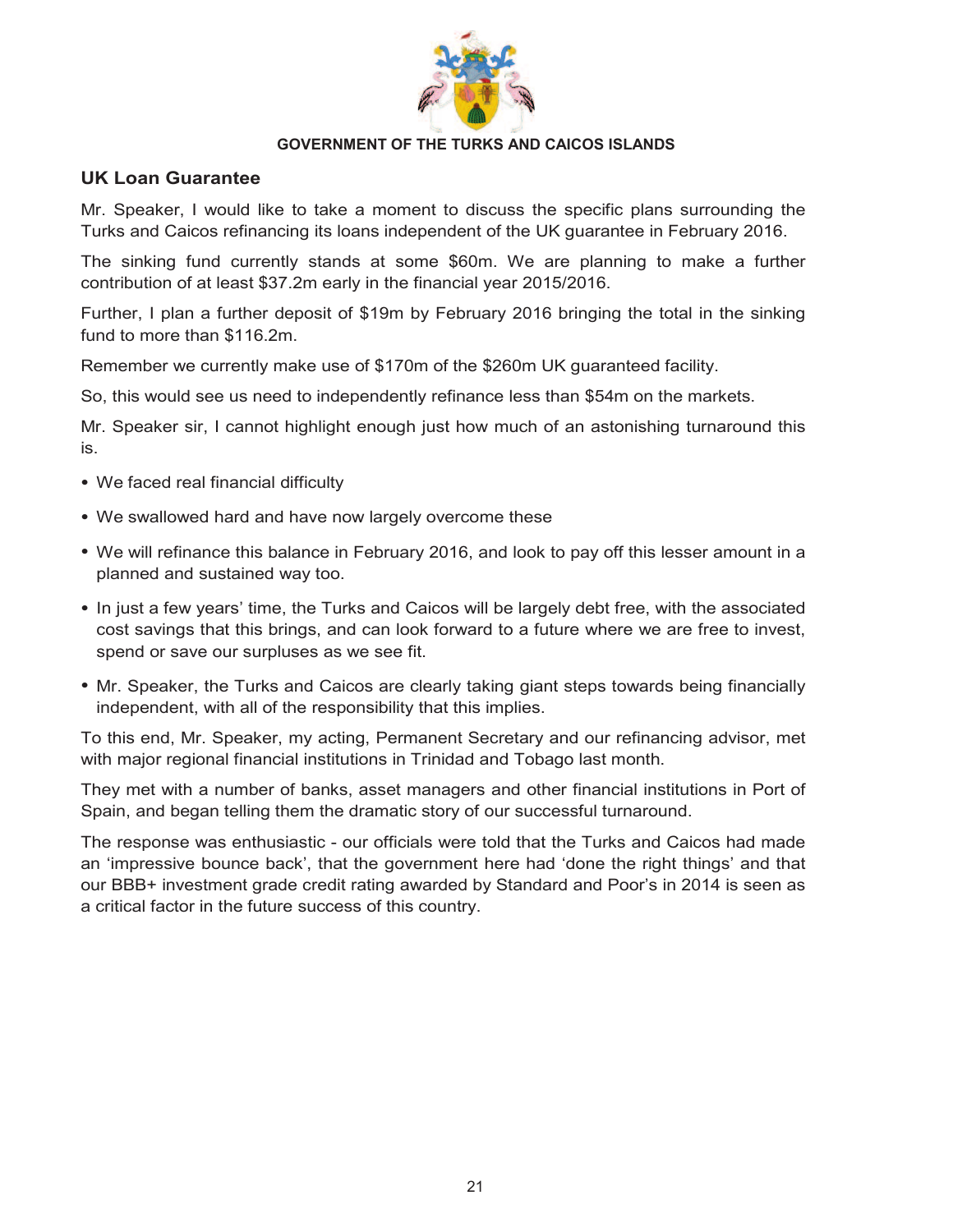

Mr. Speaker, there are a number of critical steps towards our successful refinancing during this financial year.

- Standard & Poor's will reassess our credit rating in May 2015
- Negotiations will begin around September 2015 with potential refinancing investors
- The refinancing will, of course, take place in February 2016

This is so critical to the future success and suitability of the Turks and Caicos, Mr. Speaker, that it requires cross party political unity at all levels of our society.

Silly, dissenting voices, motivated by misguided short term political gain could intentionally or unintentionally - damage their country's future prospects for years to come.

# **Business Transformation Programme**

Mr. Speaker, I now turn our attention to the Business Reform Programme, which I prefer to call the Business Transformation Programme (BTP).

The strategy for this was formally approved by Cabinet in January 2014.

The BTP consists of three vectors:

- growing a sustainable economy
- investing in our people
- transforming Government

The BTP is a plan to reengineer the way TCI Government operates to deliver the greatest value.

E-government tools, for example, will serve as a catalyst to initiate significant improvements in the way that business and government interact, clearly, heightening efficiencies in every aspect of what we do.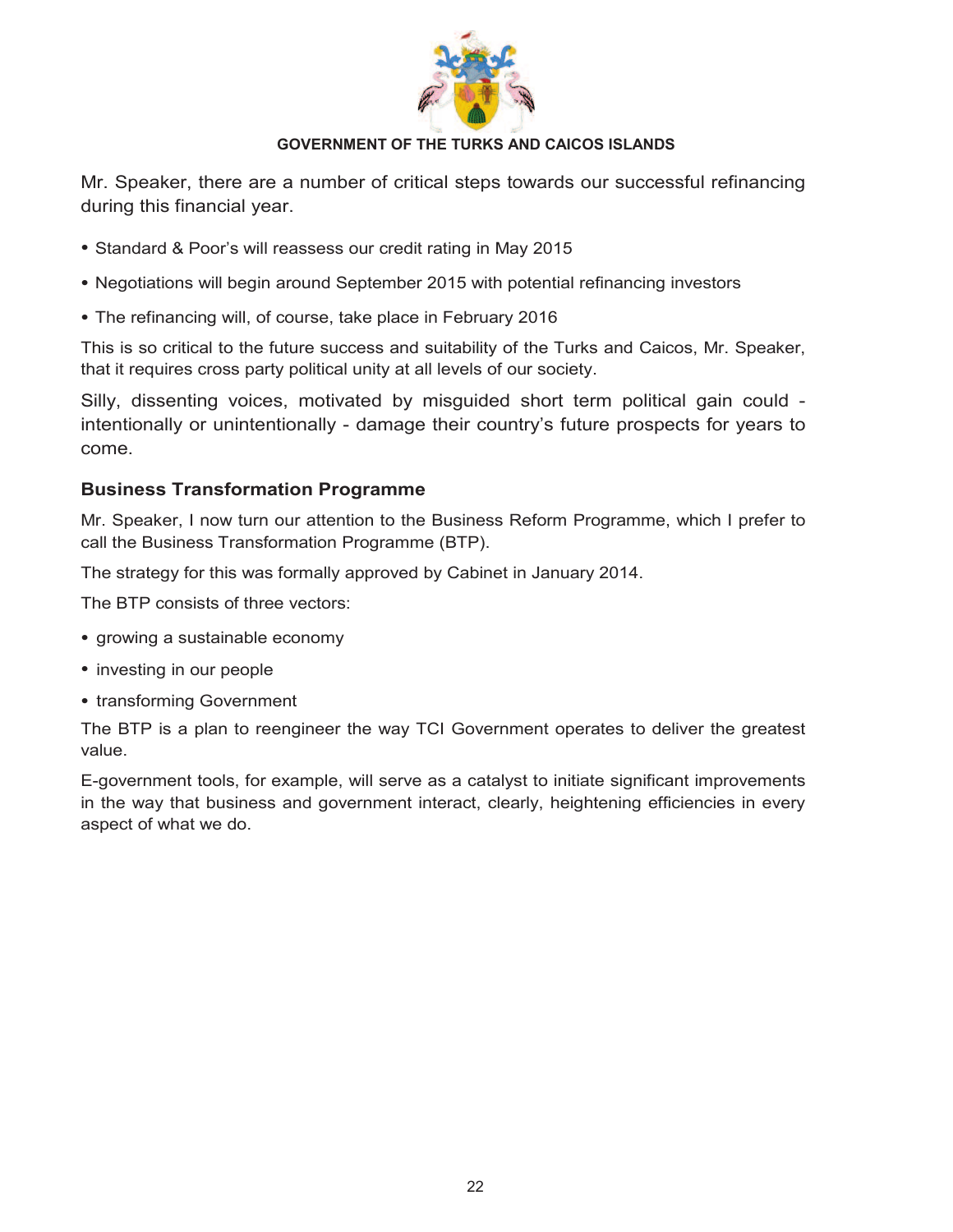

#### **Investment**

Over the past year the Turks and Caicos Investment Unit has entered into a number of Memoranda of Understanding and Development Agreements.

- the \$175m Caonabo Resort and Spa on Grand Turk
- the \$140m Viceroy development at Cooper Jack on Providenciales
- The \$100m Desarollos Ritz Carlton development in Providenciales

The Government is also in talks with proposers of two shrimp breeding projects worth a combined \$130m, also in Providenciales

Mr. Speaker, I would like to bring your attention to a recent initiative that the government has undertaken to incentivise investment throughout the islands.

The Government has recently decided to establish enterprise zones in designated areas throughout the country. The Premier will provide details on the initiative. In short, what it postulates is that for zones in Providenciales, a 75% discount will be granted on customs duties associated with construction and out-fittings for new investment projects whilst for similar imports in the other islands customs duties will be zero rated for the prescribed zones. There will be specific threshold requirements for Belongers and FDIs too. We hope that this will encourage potential developers to participate and benefit from the window of opportunity.

These too have the future to play their part in securing the future success and sustainability of the Turks and Caicos Islands.

Crucially, they build on our undoubted strengths in tourism, but also offer a real opportunity to diversify our economy also.